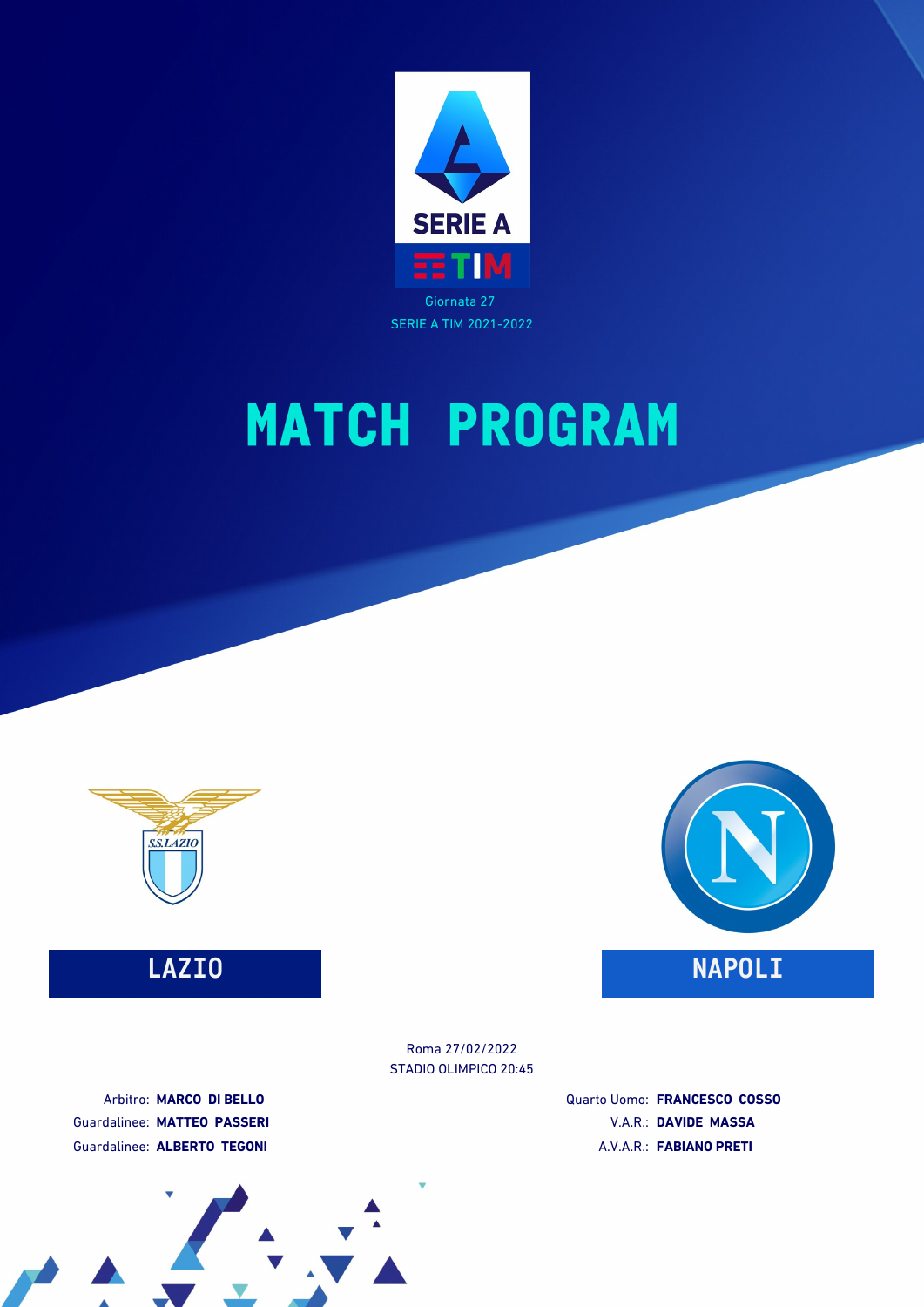

Roma 27/02/2022 STADIO OLIMPICO - 20:45



### **RISULTATI STAGIONALI**

| <b>TOTALI</b>         | <b>PTG</b> | G  | v  | N | P. | GF | <b>GS</b> | DIFF.RETI         |
|-----------------------|------------|----|----|---|----|----|-----------|-------------------|
| <b>LAZIO</b>          | 43         | 26 | 12 | 7 | 7  | 53 | 40        | $+13$             |
| <b>NAPOLI</b>         | 54         | 26 | 16 | 6 | 4  | 47 | 18        | $+29$             |
| <b>CASA/TRASFERTA</b> | <b>PTG</b> | G  | v  | N | P  | GF | <b>GS</b> | <b>MEDIA GOAL</b> |
| <b>LAZIO</b>          | 25         | 12 | 7  | 4 | 1  | 31 | 16        | 2.6               |
| <b>NAPOLI</b>         | 28         | 13 | 8  | 4 | п  | 24 | 9         | 1.8               |

### **ULTIMI PRECEDENTI**

| 2021-22 14^ G | <b>NAPOLI</b>                                                                                             | <b>LAZIO</b>                                       |         |
|---------------|-----------------------------------------------------------------------------------------------------------|----------------------------------------------------|---------|
| 28/11/2021    | 7'(1°T) P. ZIELINSKI, 10'(1°T) D. MERTENS, 29'(1°T) D.<br><b>MERTENS, 40'(2°T) FABIAN RUIZ</b>            |                                                    | $4 - 0$ |
| 2020-21 32^6  | <b>NAPOLI</b>                                                                                             | <b>LAZIO</b>                                       |         |
| 22/04/2021    | 7'(1°T) L. INSIGNE, 12'(1°T) M. POLITANO, 8'(2°T) L. INSIGNE,<br>20'(2°T) D. MERTENS, 35'(2°T) V. OSIMHEN | 25'(2°T) C. IMMOBILE, 29'(2°T) S. MILINKOVIC-SAVIC | $5-2$   |
| 2020-21 13^6  | <b>LAZIO</b>                                                                                              | <b>NAPOLI</b>                                      |         |
| 20/12/2020    | 9'(1°T) C. IMMOBILE, 11'(2°T) LUIS ALBERTO                                                                |                                                    | $2 - 0$ |
| 2019-20 38^ G | <b>NAPOLI</b>                                                                                             | <b>LAZIO</b>                                       |         |
| 01/08/2020    | 9'(1°T) FABIAN RUIZ, 9'(2°T) L. INSIGNE, 47'(2°T) M. POLITANO 22'(1°T) C. IMMOBILE                        |                                                    | $3 - 1$ |
| 2019-20 19^ G | <b>LAZIO</b>                                                                                              | <b>NAPOLI</b>                                      |         |
| 11/01/2020    | 37'(2°T) C. IMMOBILE                                                                                      |                                                    | $1-0$   |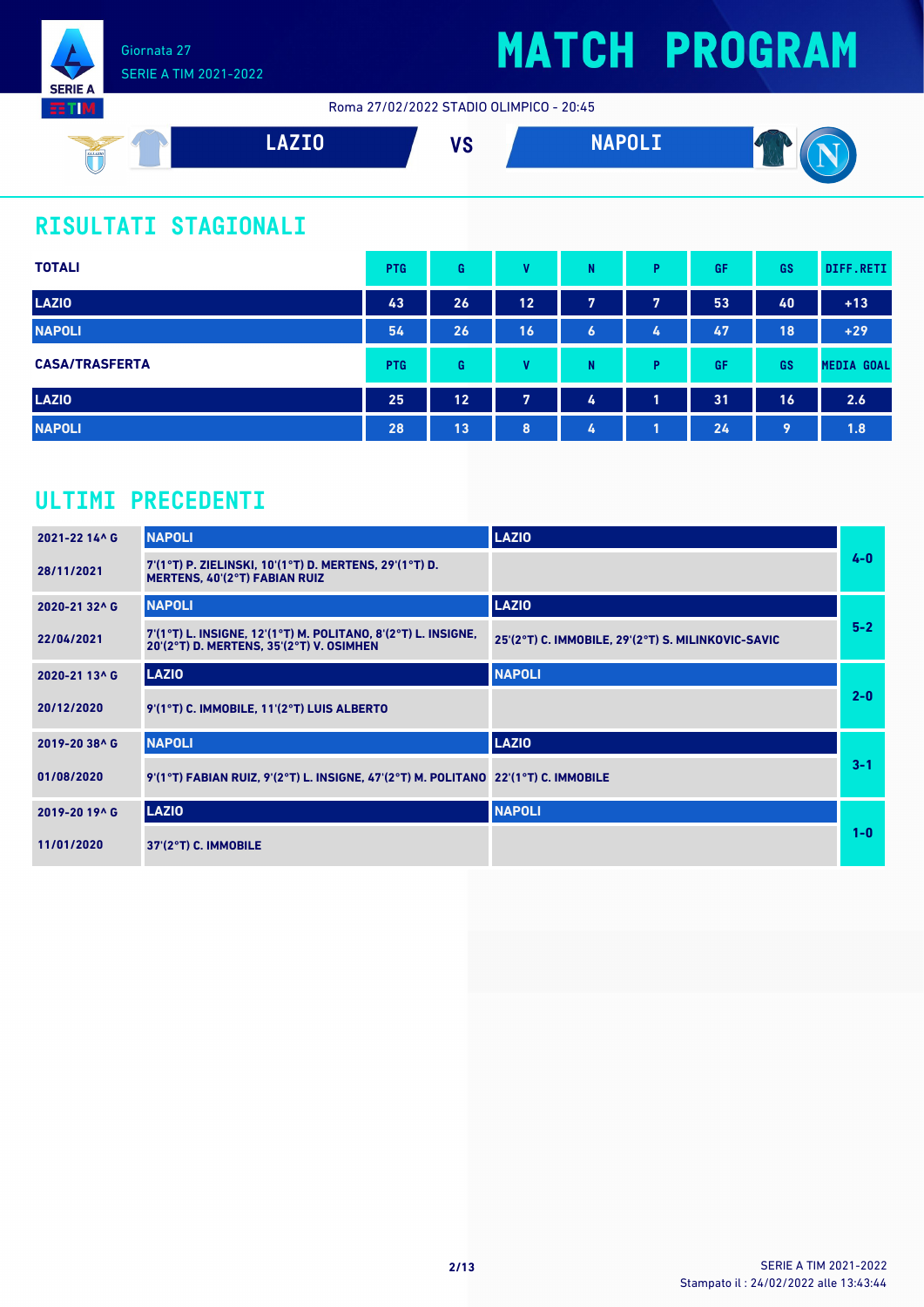

Roma 27/02/2022 STADIO OLIMPICO - 20:45



#### **ROSA DELLE SQUADRE**

| <b>LAZIO</b>                           | PRES. A               | GOL A            | GOL 2021-22    | PRES. 2021-22  | MIN. 2021-22 |
|----------------------------------------|-----------------------|------------------|----------------|----------------|--------------|
| <b>PORTIERI</b>                        |                       |                  |                |                |              |
| 1 THOMAS STRAKOSHA                     | 152                   | 181              | 11             | 11             | 1051         |
| 25 PEPE REINA                          | 190                   | 201              | 29             | 15             | 1440         |
| <b>31 MARIUS ADAMONIS</b>              | $\mathbf{0}$          | $\mathbf 0$      | $\mathbf{0}$   | $\mathbf{0}$   | $\pmb{0}$    |
| 41 ALESSIO FURLANETTO                  | $\mathbf{0}$          | $\mathbf{0}$     | 0              | $\overline{0}$ | $\mathbf{0}$ |
| <b>DIFENSORI</b>                       |                       |                  |                |                |              |
| 3 LUIZ FELIPE                          | 98                    | $\overline{2}$   | $\mathbf 0$    | 23             | 2148         |
| 4 GIL PATRIC                           | 115                   | $\mathbf{0}$     | $\mathbf{0}$   | 15             | 979          |
| <b>16 DIMITRIJE KAMENOVIC</b>          | $\mathbf{0}$          | $\mathbf{0}$     | $\mathbf{0}$   | $\mathbf{0}$   | $\mathbf{0}$ |
| <b>ELSEID HYSAJ</b><br>23 <sup>°</sup> | 237                   | $\overline{2}$   | $\mathbf{1}$   | 23             | 1936         |
| 26 STEFAN RADU                         | 344                   | 5                | $\mathbf{0}$   | 6              | 355          |
| 33 FRANCESCO ACERBI                    | 310                   | 20               | 3              | 18             | 1637         |
| <b>44 ROMANO MUSSOLINI</b>             | $\mathbf{0}$          | $\mathbf{0}$     | $\mathbf{0}$   | 0              | $\pmb{0}$    |
| <b>77 ADAM MARUSIC</b>                 | 131                   | 8                | $\mathbf{0}$   | 22             | 1908         |
| <b>CENTROCAMPISTI</b>                  |                       |                  |                |                |              |
| <b>6</b> LUCAS LEIVA                   | 143                   | $\overline{2}$   | $\mathbf{0}$   | 23             | 1116         |
| 8 JEAN-DANIEL AKPA AKPRO               | 40                    | $\mathbf{0}$     | $\mathbf{0}$   | 8              | 326          |
| <b>18 LUKA ROMERO</b>                  | $\overline{2}$        | $\mathbf{0}$     | $\mathbf{0}$   | $\overline{2}$ | 18           |
| <b>20 MATTIA ZACCAGNI</b>              | 99                    | 13               | 6              | 20             | 1264         |
| SERGEJ MILINKOVIC-SAVIC<br>21.         | 219                   | 45               | 8              | 25             | 2153         |
| 27 <sub>2</sub><br><b>RAUL MORO</b>    | 13                    | $\mathbf{0}$     | $\mathbf{0}$   | 11             | 230          |
| <b>ANDRE' ANDERSON</b><br>28           | 10                    | $\mathbf{0}$     | $\mathbf{0}$   | 4              | 78           |
| 29 MANUEL LAZZARI                      | 154                   | $\boldsymbol{6}$ | $\overline{2}$ | 21             | 1016         |
| <b>32 DANILO CATALDI</b>               | 164                   | $\overline{7}$   | $\mathbf{1}$   | 23             | 1348         |
| <b>MARCO BERTINI</b><br>50             | $\overline{1}$        | $\pmb{0}$        | $\mathbf{0}$   | $\mathbf{0}$   | $\mathbf{0}$ |
| <b>88 TOMA BASIC</b>                   | 18                    | $\mathbf{0}$     | $\mathbf{0}$   | 18             | 780          |
| <b>ATTACCANTI</b>                      |                       |                  |                |                |              |
| 7 FELIPE ANDERSON                      | 163                   | 29               | 4              | 26             | 1980         |
| 9<br>PEDRO                             | 52                    | 12               | $\overline{7}$ | 25             | 1873         |
| <b>LUIS ALBERTO</b><br>10              | 163                   | 34               | 3              | 23             | 1622         |
| <b>JOVANE CABRAL</b><br>11             | $\mathbf{1}$          | $\mathbf 0$      | $\mathbf{0}$   | $\mathbf{1}$   | 72           |
| 17 CIRO IMMOBILE                       | 281                   | 174              | 19             | 21             | 1910         |
| <b>STAFF TECNICO</b>                   |                       |                  |                |                |              |
| <b>Allenatore</b>                      | <b>MAURIZIO SARRI</b> |                  |                |                |              |

Diffidato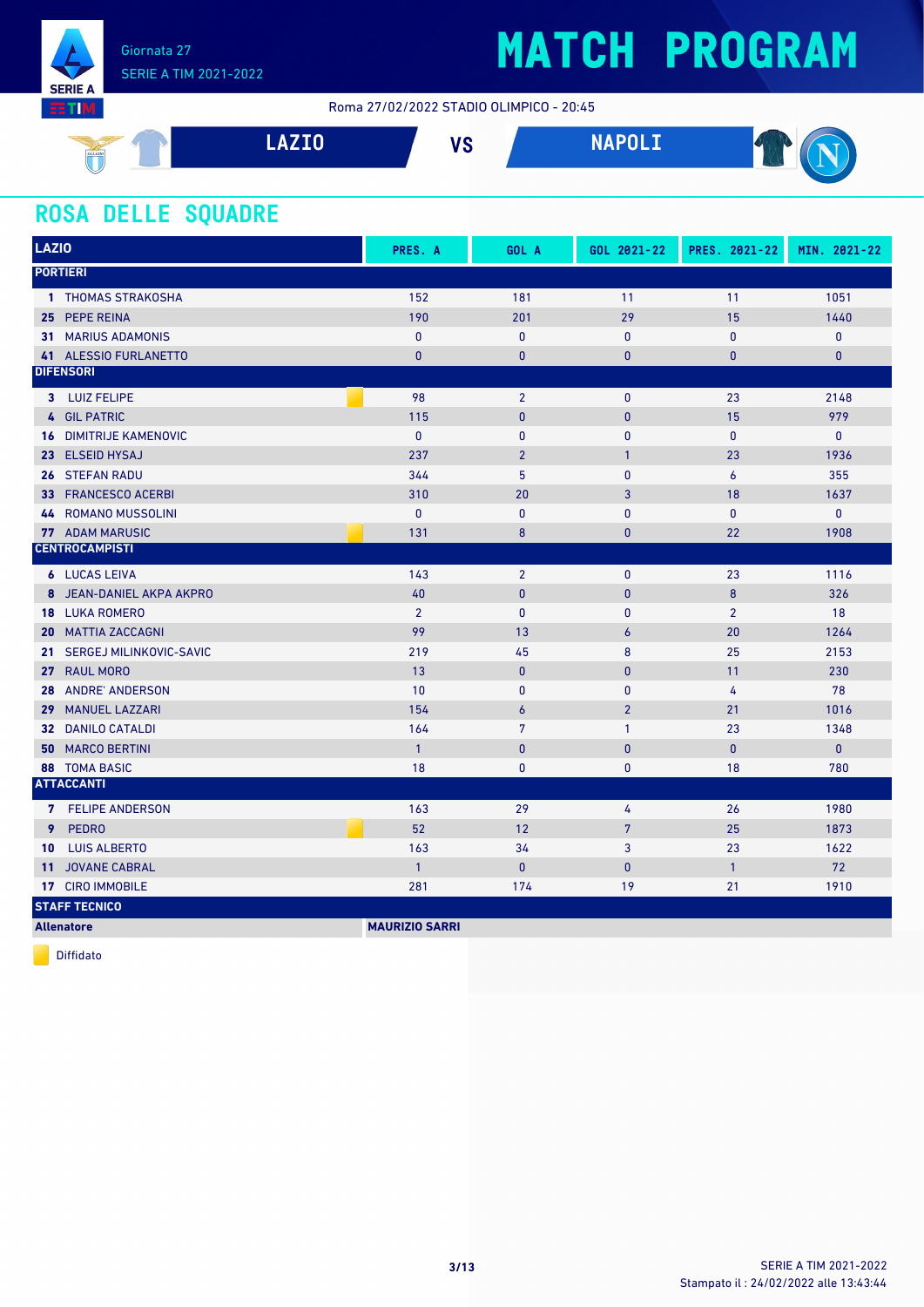

#### Roma 27/02/2022 STADIO OLIMPICO - 20:45

| 33 I M<br>ROMA 2770272022 STADIO OLIMPICO - 20:45 |                               |              |                |                |                |                  |              |  |  |
|---------------------------------------------------|-------------------------------|--------------|----------------|----------------|----------------|------------------|--------------|--|--|
|                                                   |                               | <b>LAZIO</b> | <b>VS</b>      |                | <b>NAPOLI</b>  |                  |              |  |  |
|                                                   | <b>NAPOLI</b>                 |              | PRES. A        | GOL A          | GOL 2021-22    | PRES. 2021-22    | MIN. 2021-22 |  |  |
|                                                   | <b>PORTIERI</b>               |              |                |                |                |                  |              |  |  |
|                                                   | 1 ALEX MERET                  |              | 75             | 89             | $\overline{2}$ | 4                | 382          |  |  |
|                                                   | <b>12 DAVIDE MARFELLA</b>     |              | $\mathbf{0}$   | $\mathbf{0}$   | 0              | $\mathbf{0}$     | $\mathbf{0}$ |  |  |
|                                                   | <b>16 HUBERT IDASIAK</b>      |              | $\mathbf{0}$   | $\mathbf{0}$   | $\mathbf{0}$   | $\mathbf{0}$     | $\mathbf{0}$ |  |  |
|                                                   | 25 DAVID OSPINA               |              | 72             | 65             | 16             | 22               | 2118         |  |  |
|                                                   | <b>DIFENSORI</b>              |              |                |                |                |                  |              |  |  |
|                                                   | 2 KEVIN MALCUIT               |              | 41             | $\mathbf 0$    | $\mathbf 0$    | $\boldsymbol{6}$ | 260          |  |  |
|                                                   | 3 AXEL TUANZEBE               |              | $\overline{1}$ | $\mathbf{0}$   | $\pmb{0}$      | $\mathbf{1}$     | 13           |  |  |
|                                                   | 5 JUAN JESUS                  |              | 197            | 3              | $\mathbf{1}$   | 16               | 1093         |  |  |
|                                                   | <b>6</b> MARIO RUI            |              | 194            | 3              | 0              | 23               | 2161         |  |  |
|                                                   | <b>13 AMIR RRAHMANI</b>       |              | 75             | 4              | 3              | 23               | 2169         |  |  |
|                                                   | 22 GIOVANNI DI LORENZO        |              | 132            | 12             | $\mathbf{1}$   | 26               | 2414         |  |  |
|                                                   | 26 KALIDOU KOULIBALY          |              | 225            | 12             | $\overline{2}$ | 16               | 1498         |  |  |
|                                                   | 31 FAOUZI GHOULAM             |              | 155            | 3              | 0              | 9                | 243          |  |  |
|                                                   | 55 MOUSSA MANE'               |              | $\mathbf{0}$   | $\mathbf{0}$   | 0              | $\bf{0}$         | $\mathbf 0$  |  |  |
|                                                   | 59 ALESSANDRO ZANOLI          |              | 5              | $\mathbf{0}$   | 0              | $5\phantom{.}$   | 40           |  |  |
|                                                   | <b>70 JONATHAN SPEDALIERI</b> |              | $\mathbf{0}$   | $\mathbf 0$    | 0              | $\bf{0}$         | $\mathbf 0$  |  |  |
|                                                   | 74 DAVIDE COSTANZO            |              | $\mathbf{0}$   | $\bf{0}$       | $\mathbf 0$    | $\mathbf{0}$     | $\pmb{0}$    |  |  |
|                                                   | <b>CENTROCAMPISTI</b>         |              |                |                |                |                  |              |  |  |
|                                                   | 4 DIEGO DEMME                 |              | 52             | 3              | 0              | 13               | 518          |  |  |
|                                                   | <b>7</b> ELJIF ELMAS          |              | 85             | 5 <sup>5</sup> | $\overline{2}$ | 26               | 1450         |  |  |
|                                                   | 8 FABIAN RUIZ                 |              | 114            | 16             | 5              | 21               | 1723         |  |  |
|                                                   | <b>20 PIOTR ZIELINSKI</b>     |              | 287            | 35             | 5              | 24               | 1685         |  |  |
|                                                   | <b>68 STANISLAV LOBOTKA</b>   |              | 42             | $\mathbf 0$    | 0              | 13               | 1134         |  |  |
|                                                   | 99 ANDRE' ANGUISSA            |              | 15             | $\mathbf{0}$   | 0              | 15               | 1278         |  |  |
|                                                   | <b>ATTACCANTI</b>             |              |                |                |                |                  |              |  |  |
|                                                   | 9 VICTOR OSIMHEN              |              | 40             | 17             | 7              | 16               | 1129         |  |  |
|                                                   | 11 HIRVING LOZANO             |              | 79             | 19             | 4              | 21               | 1164         |  |  |
|                                                   | <b>14 DRIES MERTENS</b>       |              | 285            | 109            | $\overline{7}$ | 20               | 944          |  |  |
|                                                   | 21 MATTEO POLITANO            |              | 218            | 37             | $\mathbf{1}$   | 23               | 1210         |  |  |
|                                                   | 24 LORENZO INSIGNE            |              | 325            | 91             | 6              | 20               | 1487         |  |  |
|                                                   | 33 ADAM OUNAS                 |              | 59             | $7\phantom{.}$ | 0              | 12               | 335          |  |  |
|                                                   | <b>37 ANDREA PETAGNA</b>      |              | 188            | 44             | 3              | 21               | 603          |  |  |
|                                                   | <b>73</b> ANTONIO CIOFFI      |              | $\mathbf{1}$   | $\mathbf{0}$   | 0              | $\pmb{0}$        | $\mathbf 0$  |  |  |
|                                                   | 82 ANTONIO VERGARA            |              | 0              | 0              | 0              | 0                | 0            |  |  |
|                                                   | <b>STAFF TECNICO</b>          |              |                |                |                |                  |              |  |  |

**Allenatore LUCIANO SPALLETTI**

Diffidato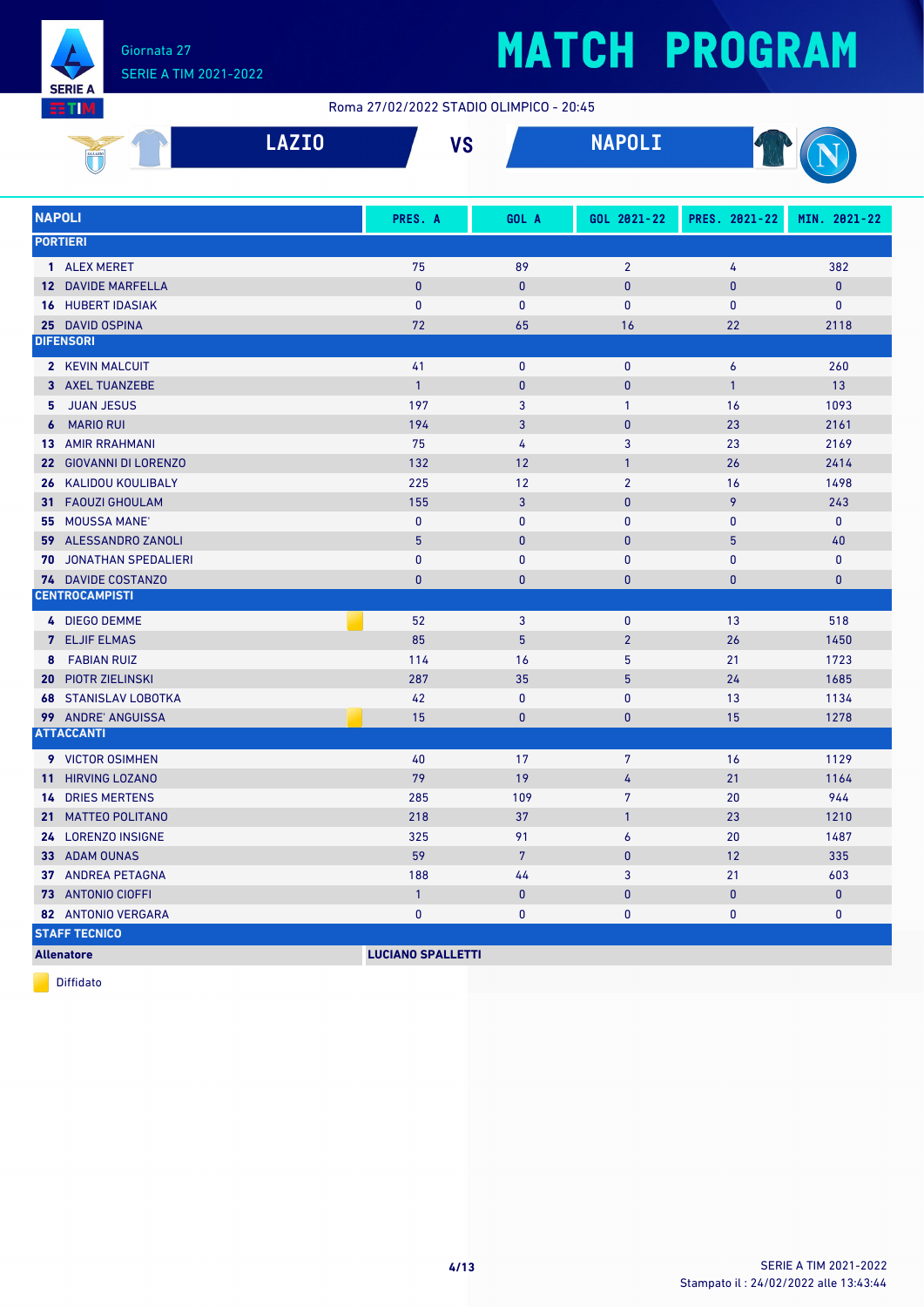

Roma 27/02/2022 STADIO OLIMPICO - 20:45



### **RENDIMENTO RECENTE**

| <b>UDINESE</b>      | <b>LAZIO</b>                                                                 | $1 - 1$                                                |
|---------------------|------------------------------------------------------------------------------|--------------------------------------------------------|
| 5'(1°T) G. DEULOFEU | <b>45'(1°T) FELIPE ANDERSON</b>                                              |                                                        |
| <b>LAZIO</b>        | <b>BOLOGNA</b>                                                               |                                                        |
| <b>ZACCAGNI</b>     |                                                                              | $3 - 0$                                                |
| <b>FIORENTINA</b>   | <b>LAZIO</b>                                                                 |                                                        |
|                     | 7'(2°T) S. MILINKOVIC-SAVIC, 25'(2°T) C. IMMOBILE,<br>36'(2°T)[A] C. BIRAGHI | $0 - 3$                                                |
| <b>LAZIO</b>        | <b>ATALANTA</b>                                                              | $0 - 0$                                                |
|                     |                                                                              |                                                        |
| <b>SALERNITANA</b>  | <b>LAZIO</b>                                                                 |                                                        |
|                     | 7'(1°T) C. IMMOBILE, 10'(1°T) C. IMMOBILE, 21'(2°T) M.<br><b>LAZZARI</b>     | $0 - 3$                                                |
|                     |                                                                              | 13'(1°T) C. IMMOBILE, 8'(2°T) M. ZACCAGNI, 18'(2°T) M. |

#### **NAPOLI**

| <b>26^ GIORNATA</b> | <b>CAGLIARI</b>                                                                             | <b>NAPOLI</b>                            | $1 - 1$ |
|---------------------|---------------------------------------------------------------------------------------------|------------------------------------------|---------|
| 21/02/2022          | 13'(2°T) G. PEREIRO                                                                         | 42'(2°T) V. OSIMHEN                      |         |
| <b>25^ GIORNATA</b> | <b>NAPOLI</b>                                                                               | <b>INTER</b>                             | $1 - 1$ |
| 12/02/2022          | $7(1°T)$ L. INSIGNE                                                                         | $2'(2°T)$ E. DZEKO                       |         |
| <b>24^ GIORNATA</b> | <b>VENEZIA</b>                                                                              | <b>NAPOLI</b>                            | $0 - 2$ |
| 06/02/2022          |                                                                                             | 14'(2°T) V. OSIMHEN, 55'(2°T) A. PETAGNA |         |
| <b>23^ GIORNATA</b> | <b>NAPOLI</b>                                                                               | <b>SALERNITANA</b>                       |         |
| 23/01/2022          | 17'(1°T) JUAN JESUS, 49'(1°T) D. MERTENS, 2'(2°T) A.<br><b>RRAHMANI, 8'(2°T) L. INSIGNE</b> | 33'(1°T) F. BONAZZOLI                    | $4 - 1$ |
| <b>22^ GIORNATA</b> | <b>BOLOGNA</b>                                                                              | <b>NAPOLI</b>                            | $0 - 2$ |
| 17/01/2022          |                                                                                             | 20'(1°T) H. LOZANO, 2'(2°T) H. LOZANO    |         |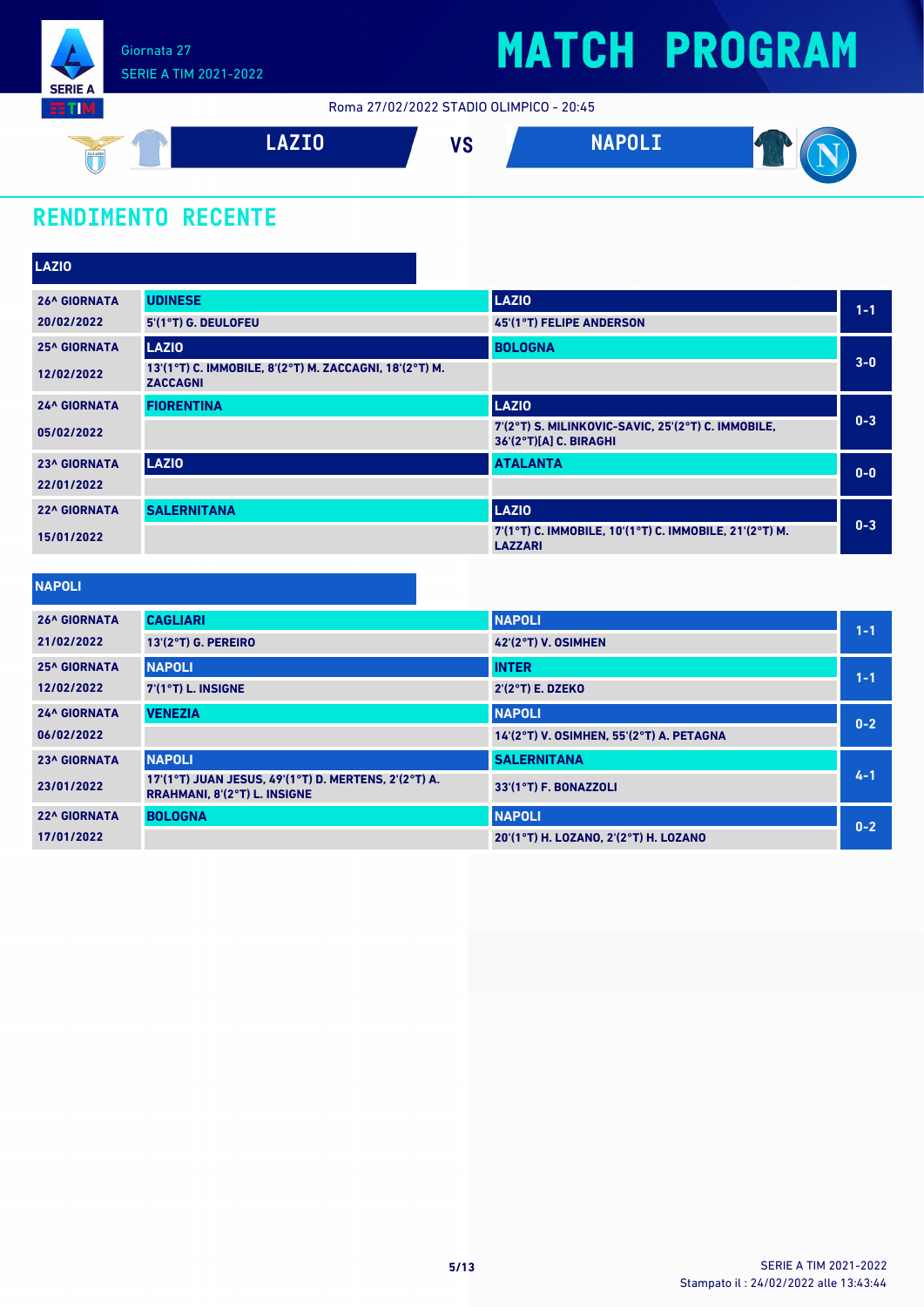

87 I

# **MATCH PROGRAM**

Roma 27/02/2022 STADIO OLIMPICO - 20:45

| SSLAZIO<br>U | <b>LAZIO</b> | 17 N<br>∼ | <b>NADOLT</b><br>. |  |
|--------------|--------------|-----------|--------------------|--|
|              |              |           |                    |  |

| CONFRONTO SQUADRE [Valori medi] | <b>LAZIO</b> | <b>NAPOLI</b> |
|---------------------------------|--------------|---------------|
| <b>Goal Fatti</b>               | 2.04         | 1.81          |
| <b>Goal Subiti</b>              | 1.54         | 0.69          |
| <b>Tiri totali</b>              | 11           | 16.15         |
| Tiri in porta                   | 4.73         | 5.35          |
| Assist                          | 1.5          | 1.08          |
| Azioni di attacco               | 32.85        | 34.96         |
| Passaggi riusciti               | 495.31       | 509.96        |
| Passaggi riusciti %             | 87%          | 88%           |
| <b>Falli Fatti</b>              | 11.85        | 12.58         |
| <b>Dribbling</b>                | 8.81         | 9.46          |
| <b>Baricentro</b>               | 50.6m        | 53.02m        |
| Passaggi Chiave                 | 6.88         | 11.31         |
| Fuorigioco                      | 1.35         | 1.58          |
| Corner                          | 4.27         | 5.31          |
| <b>Cross Riusciti</b>           | 4.35         | 5.04          |
| Poss. propria meta              | 00'41        | 00'35         |
| Poss. meta avvers               | 00'28        | 00'34         |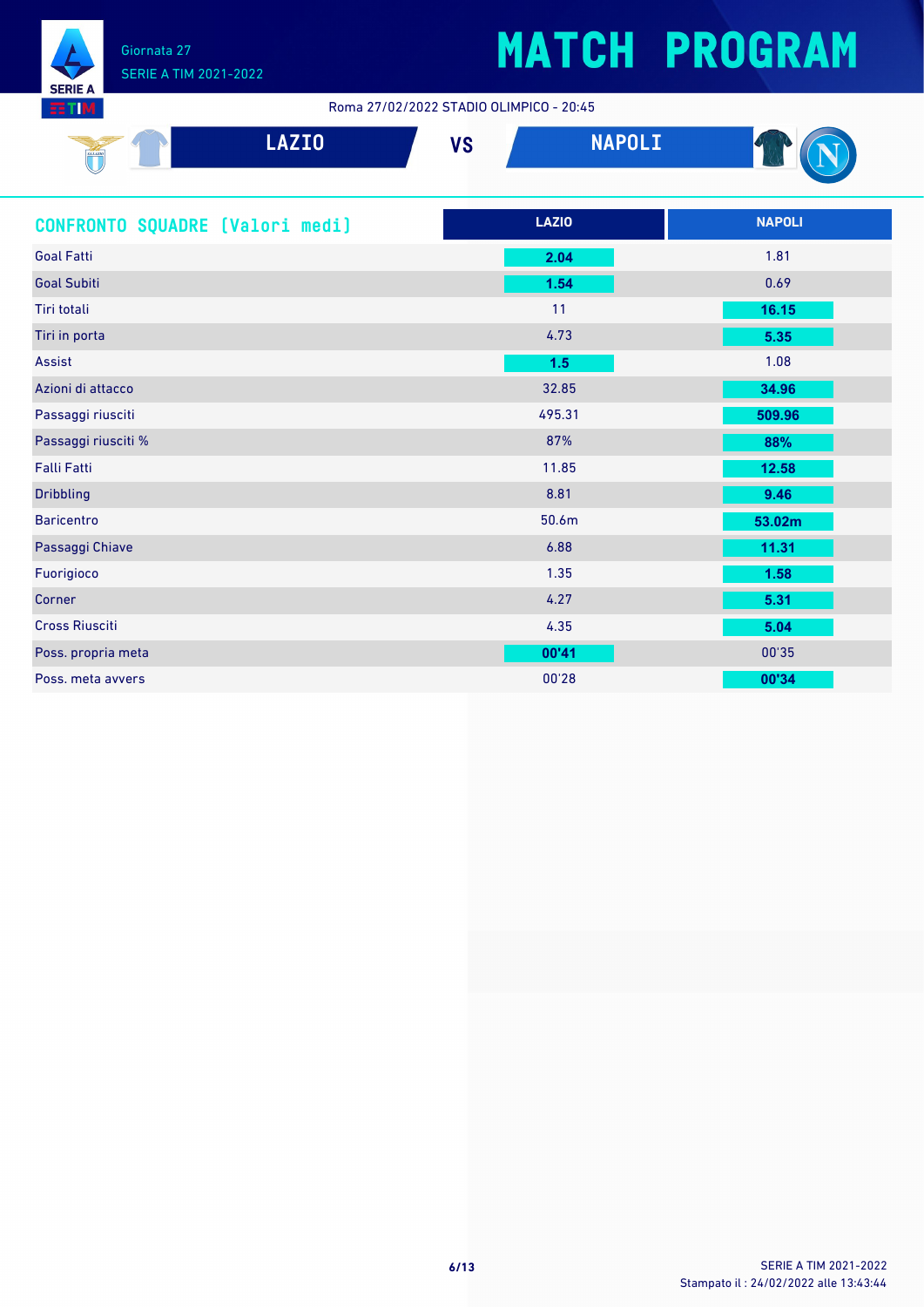

Giornata 27 SERIE A TIM 2021-2022

Roma 27/02/2022 STADIO OLIMPICO - 20:45

$$
\begin{array}{c|c}\n\hline\n\text{A} & \text{LAZIO} \\
\hline\n\end{array}
$$

#### **RENDIMENTO ATLETICO \***

| <b>LAZIO</b>             | Pres. (Min.) | Media (km) | <b>Media</b><br>Sprint (Km) | <b>NAPOLI</b>        | Pres. (Min.) | Media (km) | <b>Media</b><br><b>Sprint (Km)</b> |
|--------------------------|--------------|------------|-----------------------------|----------------------|--------------|------------|------------------------------------|
| 21 S. MILINKOVIC-SAVIC   | 25(2153)     | 11.386     | 0.988                       | 99 A. ANGUISSA       | 15(1278)     | 10.865     | 0.939                              |
| 17 C. IMMOBILE           | 21 (1910')   | 10.724     | 1.161                       | 68 S. LOBOTKA        | 13(1134)     | 10.812     | 0.673                              |
| <b>3 LUIZ FELIPE</b>     | 23 (2148')   | 10.701     | 0.676                       | <b>8 FABIAN RUIZ</b> | 21(1723)     | 10.572     | 0.651                              |
| 33 F. ACERBI             | 18(1637)     | 10.67      | 0.805                       | 13 A. RRAHMANI       | 23(2169)     | 10.382     | 0.655                              |
| 77 A. MARUSIC            | 22 (1908')   | 9.987      | 0.964                       | 22 G. DI LORENZO     | 26 (2414')   | 10.256     | 0.915                              |
| 23 E. HYSAJ              | 23 (1936')   | 9.75       | 0.958                       | <b>6 MARIO RUI</b>   | 23 (2161')   | 10.084     | 1.046                              |
| <b>10 LUIS ALBERTO</b>   | 23 (1622')   | 9.689      | 0.793                       | <b>5 JUAN JESUS</b>  | 16(1093)     | 9.787      | 0.648                              |
| 4 G. PATRIC              | 15(979)      | 9.508      | 0.694                       | 20 P. ZIELINSKI      | 24 (1685')   | 9.755      | 0.71                               |
| <b>7 FELIPE ANDERSON</b> | 26 (1980')   | 9.462      | 1.037                       | 26 K. KOULIBALY      | 16 (1498')   | 8.982      | 0.602                              |
| 32 D. CATALDI            | 23 (1348')   | 9.402      | 0.803                       | 24 L. INSIGNE        | 20 (1487')   | 8.867      | 0.867                              |
| 9 PEDRO                  | 25 (1873')   | 9.275      | 0.942                       | 2 K. MALCUIT         | 6(260)       | 8.81       | 0.764                              |
| <b>26 S. RADU</b>        | 6(355)       | 8.705      | 0.78                        | <b>7 E. ELMAS</b>    | 26(1450)     | 8.624      | 0.752                              |
| 11 J. CABRAL             | 1(72)        | 8.566      | 1.057                       | 9 V. OSIMHEN         | 16 (1129')   | 8.368      | 0.922                              |
| 20 M. ZACCAGNI           | 18 (1067')   | 8.479      | 0.932                       | 4 D. DEMME           | 13(518)      | 8.283      | 0.568                              |
| 88 T. BASIC              | 18 (780')    | 8.338      | 0.872                       | 31 F. GHOULAM        | 9(243)       | 7.514      | 0.715                              |
| 6 L. LEIVA               | 23(1116)     | 8.272      | 0.564                       | 21 M. POLITANO       | 23 (1210')   | 7.311      | 0.776                              |
| 29 M. LAZZARI            | 21 (1016')   | 7.625      | 0.853                       | 14 D. MERTENS        | 20(944)      | 7.274      | 0.679                              |
| <b>8 J. AKPA AKPRO</b>   | 8(326)       | 7.001      | 0.762                       | <b>11 H. LOZANO</b>  | 21(1164)     | 7.005      | 0.765                              |
| <b>27 R. MORO</b>        | 11(230)      | 3.329      | 0.455                       | <b>33 A. OUNAS</b>   | 12(335)      | 5.467      | 0.478                              |
| 28 A. ANDERSON           | 4(78)        | 2.695      | 0.268                       | 37 A. PETAGNA        | 21(603')     | 5.419      | 0.514                              |
| <b>18 L. ROMERO</b>      | 2(18)        | 1.37       | 0.205                       | 3 A. TUANZEBE        | 1(13)        | 1.526      | 0.111                              |
|                          |              |            |                             | <b>59 A. ZANOLI</b>  | 5(40)        | 1.185      | 0.103                              |

\* Le informazioni riportate sul Rendimento Atletico sono da intendersi riferite al periodo di permanenza nella squadra corrente.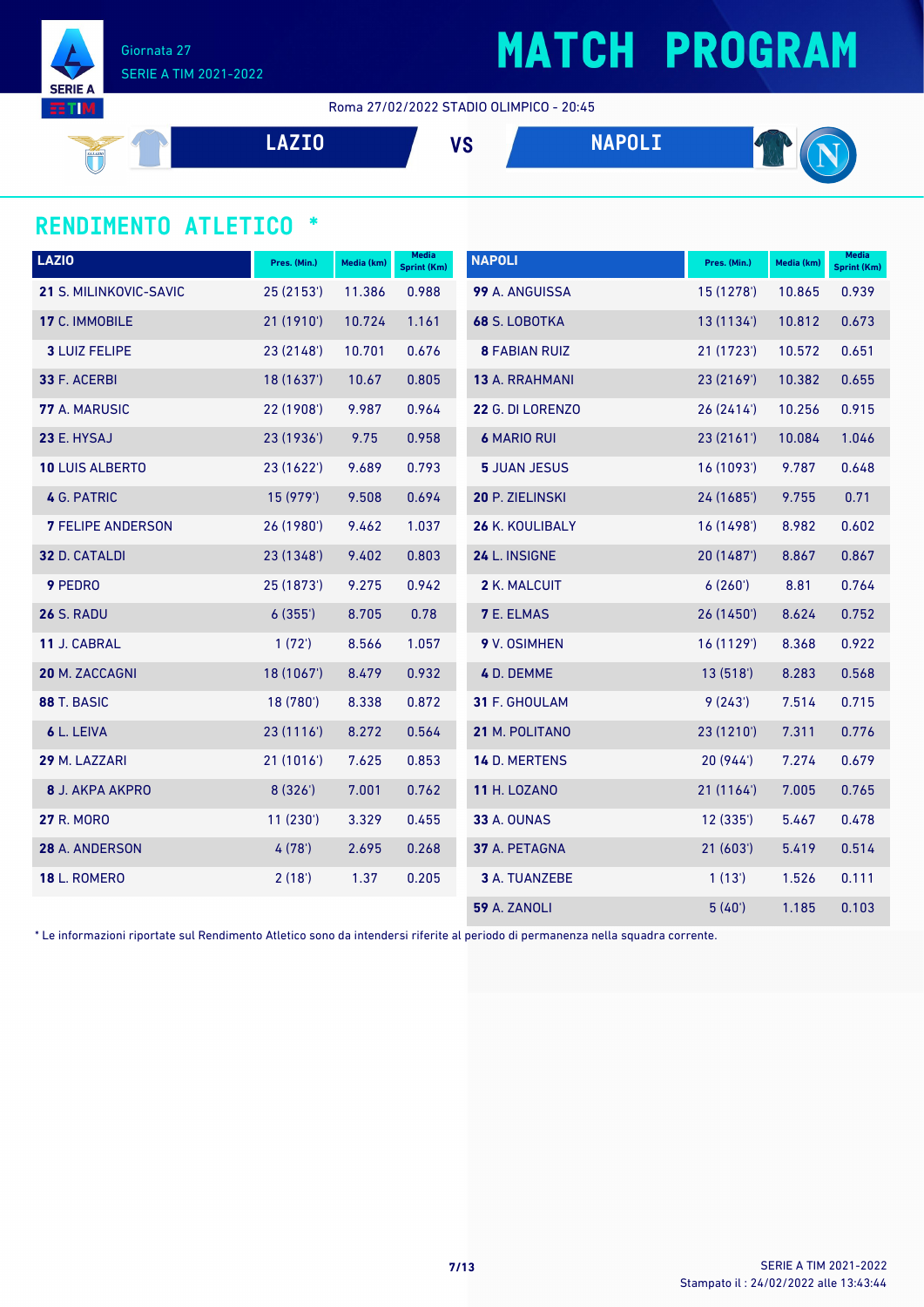Giornata 27 SERIE A TIM 2021-2022

**SERIE** TП

Roma 27/02/2022 STADIO OLIMPICO - 20:45



### **GLI INCONTRI DELLA 27 ^ GIORNATA**

|                          | MILAN vs UDINESE | 25/02/2022 18:45 |
|--------------------------|------------------|------------------|
| <b>GENOA</b>             | vs INTER         | 25/02/2022 21:00 |
| SALERNITANA              | vs BOLOGNA       | 26/02/2022 15:00 |
| <b>EMPOLI</b>            | vs JUVENTUS      | 26/02/2022 18:00 |
| <b>SASSUOLO</b>          | vs FIORENTINA    | 26/02/2022 20:45 |
| <b>TORINO</b>            | vs CAGLIARI      | 27/02/2022 12:30 |
| HELLAS VERONA vs VENEZIA |                  | 27/02/2022 15:00 |
| <b>SPEZIA</b>            | vs ROMA          | 27/02/2022 18:00 |
| LAZIO                    | vs NAPOLI        | 27/02/2022 20:45 |
| <b>ATALANTA</b>          | vs SAMPDORIA     | 28/02/2022 20:45 |

#### **CLASSIFICA SERIE A TIM**

|                      | <b>PTG</b> | G  | V              | N                       | P               | <b>GF</b> | GS | DIFF.RETI |
|----------------------|------------|----|----------------|-------------------------|-----------------|-----------|----|-----------|
| <b>MILAN</b>         | 56         | 26 | 17             | 5                       | 4               | 52        | 28 | $+24$     |
| <b>INTER</b>         | 54         | 25 | 16             | 6                       | 3               | 55        | 22 | $+33$     |
| <b>NAPOLI</b>        | 54         | 26 | 16             | $\boldsymbol{6}$        | 4               | 47        | 18 | $+29$     |
| <b>JUVENTUS</b>      | 47         | 26 | 13             | 8                       | $5\phantom{.0}$ | 38        | 23 | $+15$     |
| <b>ATALANTA</b>      | 44         | 25 | 12             | $\bf 8$                 | $\overline{5}$  | 46        | 30 | $+16$     |
| <b>LAZIO</b>         | 43         | 26 | $12$           | $\overline{\textbf{7}}$ | $\overline{7}$  | 53        | 40 | $+13$     |
| <b>FIORENTINA</b>    | 42         | 25 | 13             | 3                       | 9               | 44        | 34 | $+10$     |
| <b>ROMA</b>          | 41         | 26 | 12             | $\overline{5}$          | 9               | 44        | 34 | $+10$     |
| <b>HELLAS VERONA</b> | 37         | 26 | 10             | 7 <sup>5</sup>          | 9               | 49        | 42 | $+7$      |
| <b>TORINO</b>        | 33         | 25 | 9              | $\boldsymbol{6}$        | 10              | 32        | 26 | $+6$      |
| <b>SASSUOLO</b>      | 33         | 26 | $\bf 8$        | 9                       | 9               | 43        | 44 | $-1$      |
| <b>BOLOGNA</b>       | 31         | 25 | 9              | 4                       | 12              | 31        | 41 | $-10$     |
| <b>EMPOLI</b>        | 31         | 26 | $\bf 8$        | $\overline{7}$          | 11              | 38        | 50 | $-12$     |
| <b>SAMPDORIA</b>     | 26         | 26 | $\overline{7}$ | $\overline{5}$          | 14              | 35        | 42 | $-7$      |
| <b>SPEZIA</b>        | 26         | 26 | $\overline{7}$ | 5                       | 14              | 28        | 48 | $-20$     |
| <b>UDINESE</b>       | 25         | 24 | $\overline{5}$ | 10                      | 9               | 31        | 41 | $-10$     |
| <b>VENEZIA</b>       | 22         | 25 | 5              | 7                       | 13              | 23        | 44 | $-21$     |
| <b>CAGLIARI</b>      | 22         | 26 | 4              | 10                      | 12              | 26        | 47 | $-21$     |
| <b>GENOA</b>         | 16         | 26 | $\mathbf{1}$   | 13                      | 12              | 22        | 47 | $-25$     |
| <b>SALERNITANA</b>   | 14         | 24 | 3              | 5                       | 16              | 19        | 55 | $-36$     |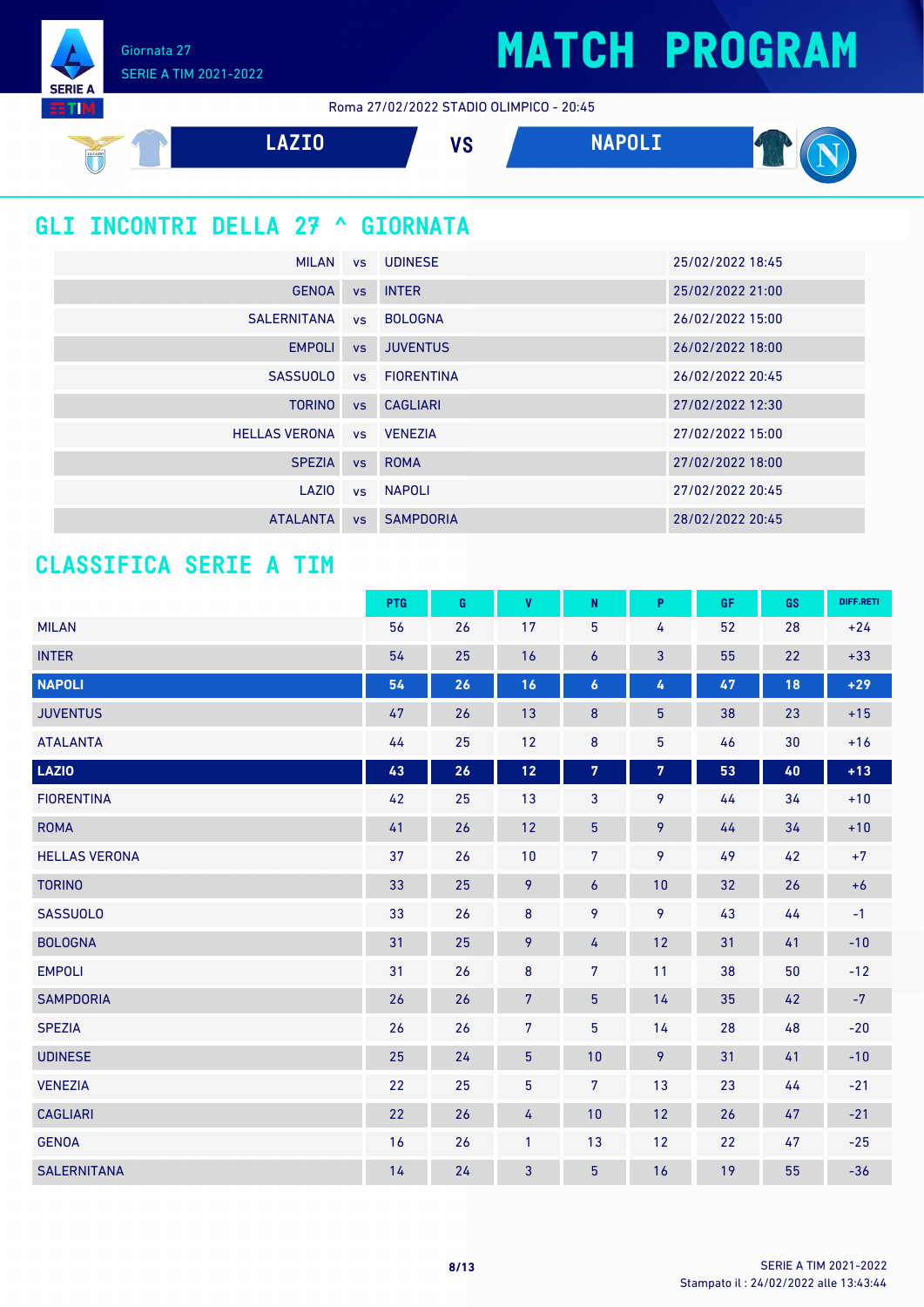

#### Roma 27/02/2022 STADIO OLIMPICO - 20:45



### **CLASSIFICA GIOCATORI**

| <b>RANKING MARCATORI</b> |                    |            | Gol(Rigore) |
|--------------------------|--------------------|------------|-------------|
| 1                        | <b>C. IMMOBILE</b> | <b>LAZ</b> | 19(4)       |
| $\mathcal{P}$            | D. VLAHOVIC        | <b>JUV</b> | 18(5)       |
| 3                        | <b>G. SIMEONE</b>  | <b>VER</b> | 12(0)       |
| 4                        | L. MARTINEZ        | <b>INT</b> | 11(3)       |
| 4                        | T. ABRAHAM         | <b>ROM</b> | 11(1)       |
| 6                        | A. BARAK           | <b>VER</b> | 10(4)       |
| 6                        | D. BERARDI         | <b>SAS</b> | 10(3)       |
| 6                        | E. DZEKO           | <b>INT</b> | 10(0)       |
| 6                        | <b>G. SCAMACCA</b> | <b>SAS</b> | 10(0)       |
| ሐ                        | <b>JOAO PEDRO</b>  | CAG        | 10(3)       |

### **CLASSIFICA SQUADRE**

| <b>RANKING SQUADRE</b> |                       | <b>Gol - Media Gol</b> |                |
|------------------------|-----------------------|------------------------|----------------|
| 1                      | <b>INTER</b>          | 55                     | 2.2            |
| $\overline{2}$         | <b>LAZIO</b>          | 53                     | 2.04           |
| 3                      | <b>MILAN</b>          | 52                     | $\overline{2}$ |
| 4                      | <b>HELLAS VERONA</b>  | 49                     | 1.88           |
| 5                      | <b>NAPOLI</b>         | 47                     | 1.81           |
| 6                      | <b>ATALANTA</b>       | 46                     | 1.84           |
| 7                      | <b>FIORENTINA</b>     | 44                     | 1.76           |
| 7                      | <b>ROMA</b>           | 44                     | 1.69           |
| 9                      | <b>SASSUOLO</b>       | 43                     | 1.65           |
| 10                     | <b>EMPOLI</b>         | 38                     | 1.46           |
| 10                     | <b>JUVENTUS</b>       | 38                     | 1.46           |
| 12                     | <b>SAMPDORIA</b>      | 35                     | 1.35           |
|                        | 13 TORINO             | 32                     | 1.28           |
|                        | 14 BOLOGNA            | 31                     | 1.24           |
|                        | 14 UDINESE            | 31                     | 1.29           |
|                        | 16 SPEZIA             | 28                     | 1.08           |
| 17                     | <b>CAGLIARI</b>       | 26                     | 1              |
|                        | 18 VENEZIA            | 23                     | 0.92           |
| 19                     | <b>GENOA</b>          | 22                     | 0.85           |
|                        | <b>20 SALERNITANA</b> | 19                     | 0.79           |

|                         | <b>RANKING SQUADRE</b> | <b>Tot tiri-In porta-Fuori-Respinti</b> |     |     |     |
|-------------------------|------------------------|-----------------------------------------|-----|-----|-----|
| 1                       | <b>INTER</b>           | 430                                     | 163 | 156 | 111 |
| $\overline{\mathbf{2}}$ | <b>NAPOLI</b>          | 420                                     | 139 | 159 | 122 |
| 3                       | <b>ROMA</b>            | 412                                     | 133 | 158 | 121 |
| 4                       | <b>MILAN</b>           | 400                                     | 124 | 174 | 102 |
| 5                       | <b>SASSUOLO</b>        | 385                                     | 142 | 143 | 100 |
| 6                       | <b>ATALANTA</b>        | 376                                     | 114 | 140 | 122 |
| 6                       | <b>EMPOLI</b>          | 376                                     | 125 | 138 | 113 |
| 8                       | <b>JUVENTUS</b>        | 373                                     | 124 | 161 | 88  |
| 9                       | <b>FIORENTINA</b>      | 331                                     | 124 | 130 | 77  |
| 10                      | <b>HELLAS VERONA</b>   | 327                                     | 110 | 130 | 87  |
| 11                      | <b>TORINO</b>          | 325                                     | 104 | 134 | 87  |
| 12                      | <b>BOLOGNA</b>         | 306                                     | 106 | 122 | 78  |
| 13                      | <b>UDINESE</b>         | 303                                     | 105 | 112 | 86  |
| 14                      | <b>SAMPDORIA</b>       | 287                                     | 90  | 122 | 75  |
| 15                      | <b>LAZIO</b>           | 286                                     | 123 | 103 | 60  |
| 16                      | <b>CAGLIARI</b>        | 272                                     | 84  | 115 | 73  |
| 17                      | <b>SPEZIA</b>          | 271                                     | 91  | 106 | 74  |
| 18                      | <b>GENOA</b>           | 256                                     | 73  | 113 | 70  |
| 19                      | <b>SALERNITANA</b>     | 236                                     | 75  | 93  | 68  |
| 20                      | <b>VENEZIA</b>         | 228                                     | 79  | 103 | 46  |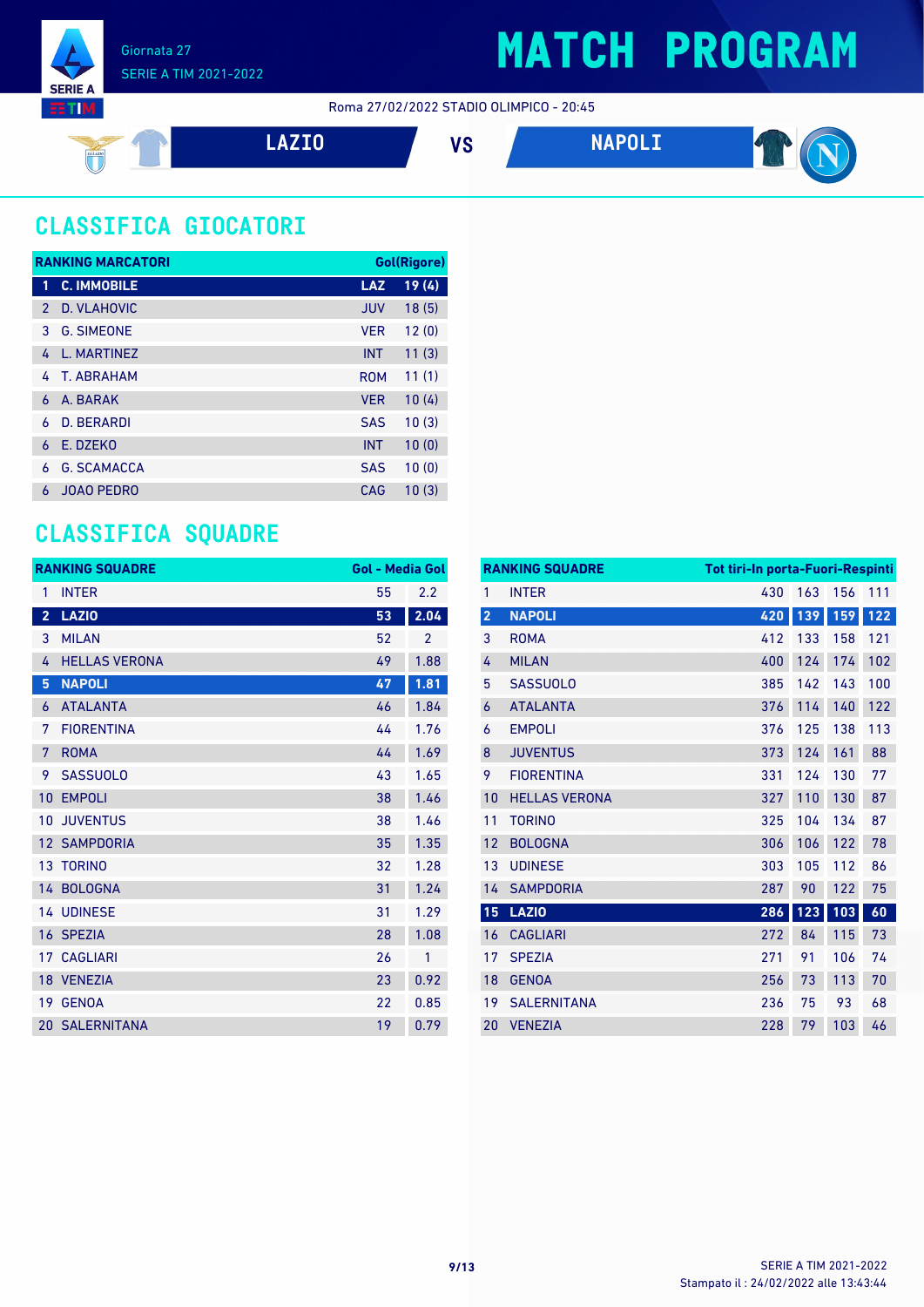Giornata 27 SERIE A TIM 2021-2022

**SERIE A ETIM** 

# **MATCH PROGRAM**

#### Roma 27/02/2022 STADIO OLIMPICO - 20:45



**LAZIO VS NAPOLI**



| <b>RANKING SQUADRE</b> | <b>Assist</b> | <b>Media</b><br>٠ |
|------------------------|---------------|-------------------|
| 1 LAZIO                | 39            | 1.50              |
| 2 INTER                | 35            | 1.40              |
| <b>3 HELLAS VERONA</b> | 32            | 1.23              |
| <b>4 ATALANTA</b>      | 30            | 1.20              |
| <b>5 NAPOLI</b>        | 28            | 1.08              |
| 6 MILAN                | 26            | 1.00              |
| 7 BOLOGNA              | 25            | 1.00              |
| <b>7 FIORENTINA</b>    | 25            | 1.00              |
| 7 ROMA                 | 25            | 0.96              |
| 7 SASSUOLO             | 25            | 0.96              |
| <b>11 JUVENTUS</b>     | 23            | 0.88              |
| <b>11 SAMPDORIA</b>    | 23            | 0.88              |
| <b>13 TORINO</b>       | 22            | 0.88              |
| <b>14 EMPOLI</b>       | 19            | 0.73              |
| <b>15 UDINESE</b>      | 18            | 0.75              |
| <b>16 CAGLIARI</b>     | 17            | 0.65              |
| <b>16 GENOA</b>        | 17            | 0.65              |
| <b>16 VENEZIA</b>      | 17            | 0.68              |
| <b>19 SPEZIA</b>       | 16            | 0.62              |
| <b>20 SALERNITANA</b>  | 11            | 0.46              |
|                        |               |                   |

| <b>RANKING SQUADRE</b> |                            | Passaggi riusciti - % * |    |
|------------------------|----------------------------|-------------------------|----|
| 1                      | <b>NAPOLI</b>              | 509.92                  | 88 |
| $\overline{2}$         | <b>LAZIO</b>               | 495.35                  | 87 |
| 3                      | <b>INTER</b>               | 463.28                  | 87 |
| 4                      | <b>FIORENTINA</b>          | 434.24                  | 85 |
| 5                      | <b>SASSUOLO</b>            | 425.77                  | 85 |
| 6                      | <b>JUVENTUS</b>            | 420.81                  | 85 |
| 7                      | <b>ATALANTA</b>            | 417.6                   | 82 |
| 8                      | <b>MILAN</b>               | 408.19                  | 84 |
| 9                      | <b>ROMA</b>                | 371.81                  | 83 |
| 10                     | <b>BOLOGNA</b>             | 367.44                  | 82 |
| 11                     | <b>TORINO</b>              | 342.6                   | 79 |
| 12 <sup>°</sup>        | <b>HELLAS VERONA</b>       | 326.96                  | 77 |
|                        | 13 EMPOLI                  | 320                     | 80 |
|                        | 14 SPEZIA                  | 297.73                  | 78 |
|                        | <b>15 SAMPDORIA</b>        | 296.46                  | 76 |
|                        | <b>16 UDINESE</b>          | 287.38                  | 78 |
|                        | 17 VENEZIA                 | 286.28                  | 78 |
|                        | 18 GENOA                   | 285.27                  | 76 |
|                        | <b>19 CAGLIARI</b>         | 284.85                  | 77 |
|                        | <b>20 SALERNITANA</b>      | 250.42                  | 75 |
|                        | * Valori medi per partita. |                         |    |

**RANKING SQUADRE Passaggi chiave\* NAPOLI 11.31** 2 INTER 11.24 ATALANTA 10.72 ROMA 10.69 MILAN 9.85 SASSUOLO 9.81 JUVENTUS 9.62 8 EMPOLI 9.31 TORINO 9.12 10 FIORENTINA 9.08 BOLOGNA 8.6 12 UDINESE 8.46 13 HELLAS VERONA 7.77 14 SAMPDORIA 7.35 CAGLIARI 7 SPEZIA 7 **LAZIO 6.88** 18 SALERNITANA 6.5 GENOA 6.08 VENEZIA 6

\* Valori medi per partita.

|                 | <b>RANKING SQUADRE</b> | Recuperi* |
|-----------------|------------------------|-----------|
| 1               | <b>HELLAS VERONA</b>   | 62.65     |
| $\overline{2}$  | <b>ATALANTA</b>        | 58.2      |
| 3               | <b>TORINO</b>          | 56.36     |
| 4               | <b>JUVENTUS</b>        | 54.62     |
| 5               | <b>GENOA</b>           | 54.58     |
| 6               | <b>SAMPDORIA</b>       | 54.54     |
| 7               | <b>MILAN</b>           | 53.88     |
| 8               | <b>EMPOLI</b>          | 51.35     |
| 9               | <b>SPEZIA</b>          | 51.31     |
| 10              | <b>ROMA</b>            | 50.73     |
| 11              | <b>UDINESE</b>         | 50.67     |
|                 | 12 VENEZIA             | 50.32     |
|                 | 13 INTER               | 50.08     |
|                 | <b>14 NAPOLI</b>       | 50.04     |
|                 | 15 SASSUOLO            | 49.88     |
| 16              | <b>BOLOGNA</b>         | 49.84     |
|                 | <b>17 LAZIO</b>        | 49.42     |
| 18              | <b>FIORENTINA</b>      | 49.32     |
| 19 <sup>°</sup> | <b>CAGLIARI</b>        | 49.12     |
|                 | <b>20 SALERNITANA</b>  | 47.21     |
|                 |                        |           |

\* Valori medi per partita.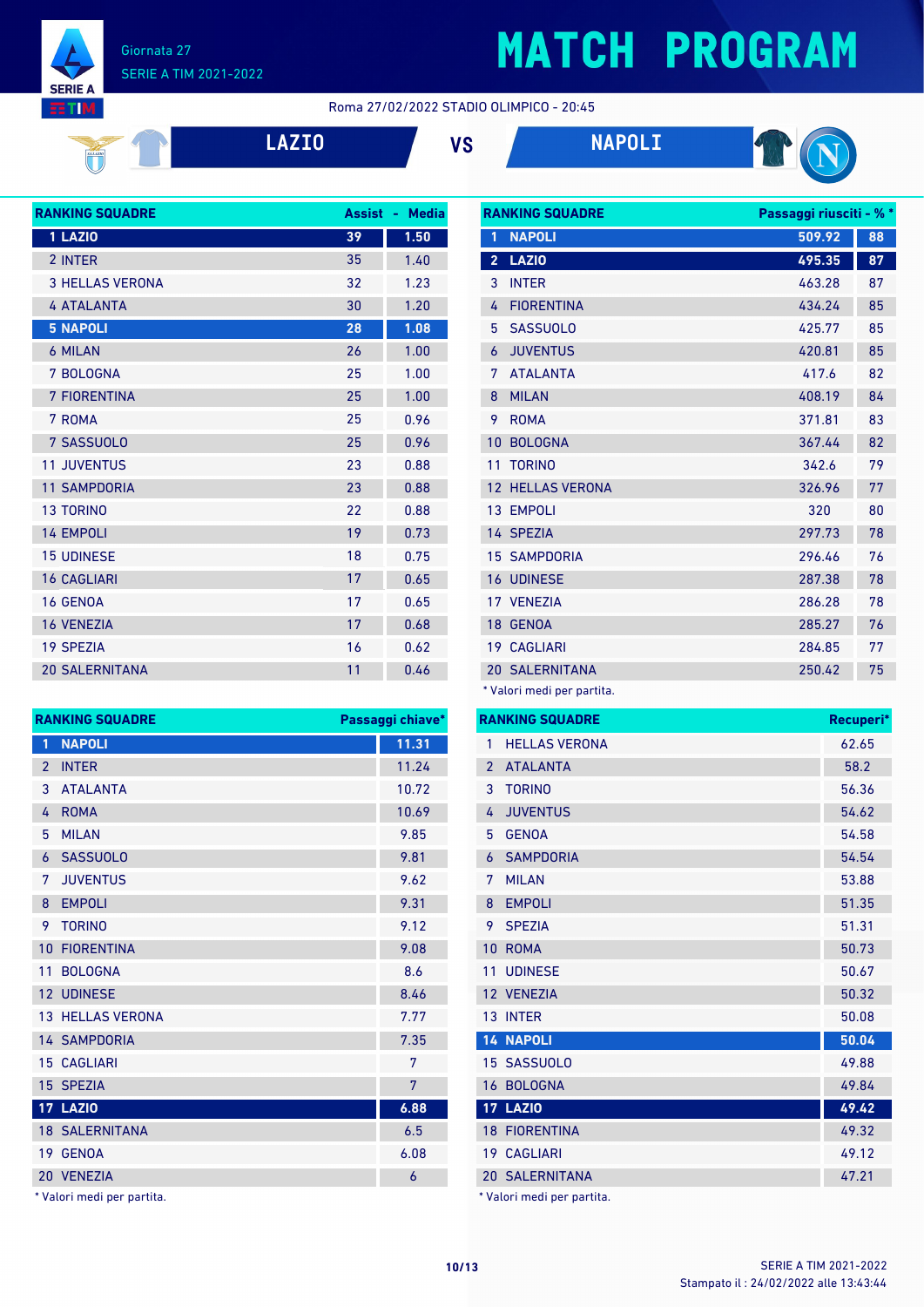

#### Roma 27/02/2022 STADIO OLIMPICO - 20:45

| ٦<br>П<br>71 |  |
|--------------|--|
|              |  |

**LAZIO VS NAPOLI**



|                | <b>RANKING SQUADRE</b> | <b>Tot. Parate - Media</b> |      |
|----------------|------------------------|----------------------------|------|
| 1              | <b>VENEZIA</b>         | 101                        | 4.04 |
| $\overline{2}$ | <b>EMPOLI</b>          | 98                         | 3.77 |
| 3              | <b>SPEZIA</b>          | 97                         | 3.73 |
| 4              | <b>SAMPDORIA</b>       | 92                         | 3.54 |
| 5              | <b>SALERNITANA</b>     | 91                         | 3.79 |
| 6              | <b>GENOA</b>           | 89                         | 3.42 |
| 7              | <b>BOLOGNA</b>         | 82                         | 3.28 |
| 8              | <b>CAGLIARI</b>        | 81                         | 3.12 |
| 9              | <b>INTER</b>           | 69                         | 2.76 |
| 10             | <b>MILAN</b>           | 68                         | 2.62 |
| 11             | <b>SASSUOLO</b>        | 68                         | 2.62 |
| 12             | <b>HELLAS VERONA</b>   | 66                         | 2.54 |
| 13             | <b>NAPOLI</b>          | 66                         | 2.54 |
|                | 14 ROMA                | 66                         | 2.54 |
| 15             | <b>ATALANTA</b>        | 56                         | 2.24 |
| 16             | <b>FIORENTINA</b>      | 56                         | 2.24 |
| 17             | <b>JUVENTUS</b>        | 55                         | 2.12 |
|                | <b>17 LAZIO</b>        | 55                         | 2.12 |
|                | <b>19 UDINESE</b>      | 54                         | 2.25 |
| 20             | <b>TORINO</b>          | 45                         | 1.8  |

|                 | <b>RANKING SQUADRE</b> |         |  |
|-----------------|------------------------|---------|--|
| 1               | <b>LAZIO</b>           | 112.663 |  |
| $\overline{2}$  | <b>INTER</b>           | 111.114 |  |
| 3               | <b>VENEZIA</b>         | 109.92  |  |
| 4               | <b>HELLAS VERONA</b>   | 109.547 |  |
| 5               | <b>ATALANTA</b>        | 109.272 |  |
| 6               | <b>EMPOLI</b>          | 109.017 |  |
| 7               | <b>GENOA</b>           | 108.543 |  |
| 8               | <b>JUVENTUS</b>        | 108.441 |  |
| 9               | <b>CAGLIARI</b>        | 107.343 |  |
| 10              | <b>NAPOLI</b>          | 107.054 |  |
| 11              | <b>SPEZIA</b>          | 106.282 |  |
| 12 <sup>°</sup> | <b>MILAN</b>           | 106.233 |  |
|                 | <b>13 SAMPDORIA</b>    | 106.046 |  |
|                 | 14 TORINO              | 105.84  |  |
|                 | <b>15 SALERNITANA</b>  | 105.724 |  |
|                 | <b>16 FIORENTINA</b>   | 105.543 |  |
|                 | 17 SASSUOLO            | 105.343 |  |
|                 | 18 BOLOGNA             | 105.139 |  |
|                 | <b>19 UDINESE</b>      | 104.806 |  |
|                 | 20 ROMA                | 104.582 |  |

| <b>RANKING SQUADRE</b> |                       | Passaggi 3/4 Tot. - Media |        |
|------------------------|-----------------------|---------------------------|--------|
| 1                      | <b>NAPOLI</b>         | 3228                      | 124.15 |
| $\overline{2}$         | <b>ATALANTA</b>       | 2896                      | 115.84 |
| 3                      | <b>INTER</b>          | 2661                      | 106.44 |
| 4                      | <b>LAZIO</b>          | 2495                      | 95.96  |
| 5                      | <b>MILAN</b>          | 2451                      | 94.27  |
| 6                      | <b>TORINO</b>         | 2344                      | 93.76  |
| 7                      | <b>JUVENTUS</b>       | 2330                      | 89.62  |
| 8                      | <b>HELLAS VERONA</b>  | 2291                      | 88.12  |
| 9                      | <b>SASSUOLO</b>       | 2171                      | 83.5   |
| 10                     | <b>EMPOLI</b>         | 2170                      | 83.46  |
| 11                     | <b>FIORENTINA</b>     | 2153                      | 86.12  |
| 12                     | <b>ROMA</b>           | 2085                      | 80.19  |
| 13 <sup>1</sup>        | <b>BOLOGNA</b>        | 2024                      | 80.96  |
|                        | <b>14 SAMPDORIA</b>   | 1696                      | 65.23  |
|                        | 15 SPEZIA             | 1637                      | 62.96  |
|                        | <b>16 UDINESE</b>     | 1527                      | 63.63  |
|                        | <b>17 CAGLIARI</b>    | 1513                      | 58.19  |
|                        | <b>18 SALERNITANA</b> | 1399                      | 58.29  |
| 19                     | <b>GENOA</b>          | 1395                      | 53.65  |
|                        | 20 VENEZIA            | 1271                      | 50.84  |

| <b>RANKING SQUADRE</b> |                       | <b>Dribbling Tot. - Media</b> |       |
|------------------------|-----------------------|-------------------------------|-------|
| 1                      | <b>MILAN</b>          | 304                           | 11.69 |
| $\overline{2}$         | <b>SASSUOLO</b>       | 282                           | 10.85 |
| 3                      | <b>JUVENTUS</b>       | 257                           | 9.88  |
| 4                      | <b>NAPOLI</b>         | 245                           | 9.42  |
| 5                      | <b>HELLAS VERONA</b>  | 232                           | 8.92  |
| $\boldsymbol{6}$       | <b>LAZIO</b>          | 229                           | 8.81  |
| 7                      | <b>ROMA</b>           | 225                           | 8.65  |
| 8                      | <b>ATALANTA</b>       | 223                           | 8.92  |
| 8                      | <b>UDINESE</b>        | 223                           | 9.29  |
| 10                     | <b>GENOA</b>          | 221                           | 8.5   |
| 11                     | <b>EMPOLI</b>         | 217                           | 8.35  |
|                        | 12 VENEZIA            | 207                           | 8.28  |
| 13                     | <b>TORINO</b>         | 206                           | 8.24  |
|                        | 14 SPEZIA             | 204                           | 7.85  |
| 15                     | <b>BOLOGNA</b>        | 203                           | 8.12  |
| 16                     | <b>FIORENTINA</b>     | 187                           | 7.48  |
| 17                     | <b>INTER</b>          | 172                           | 6.88  |
|                        | <b>18 CAGLIARI</b>    | 171                           | 6.58  |
|                        | <b>19 SALERNITANA</b> | 168                           | 7     |
|                        | <b>20 SAMPDORIA</b>   | 146                           | 5.62  |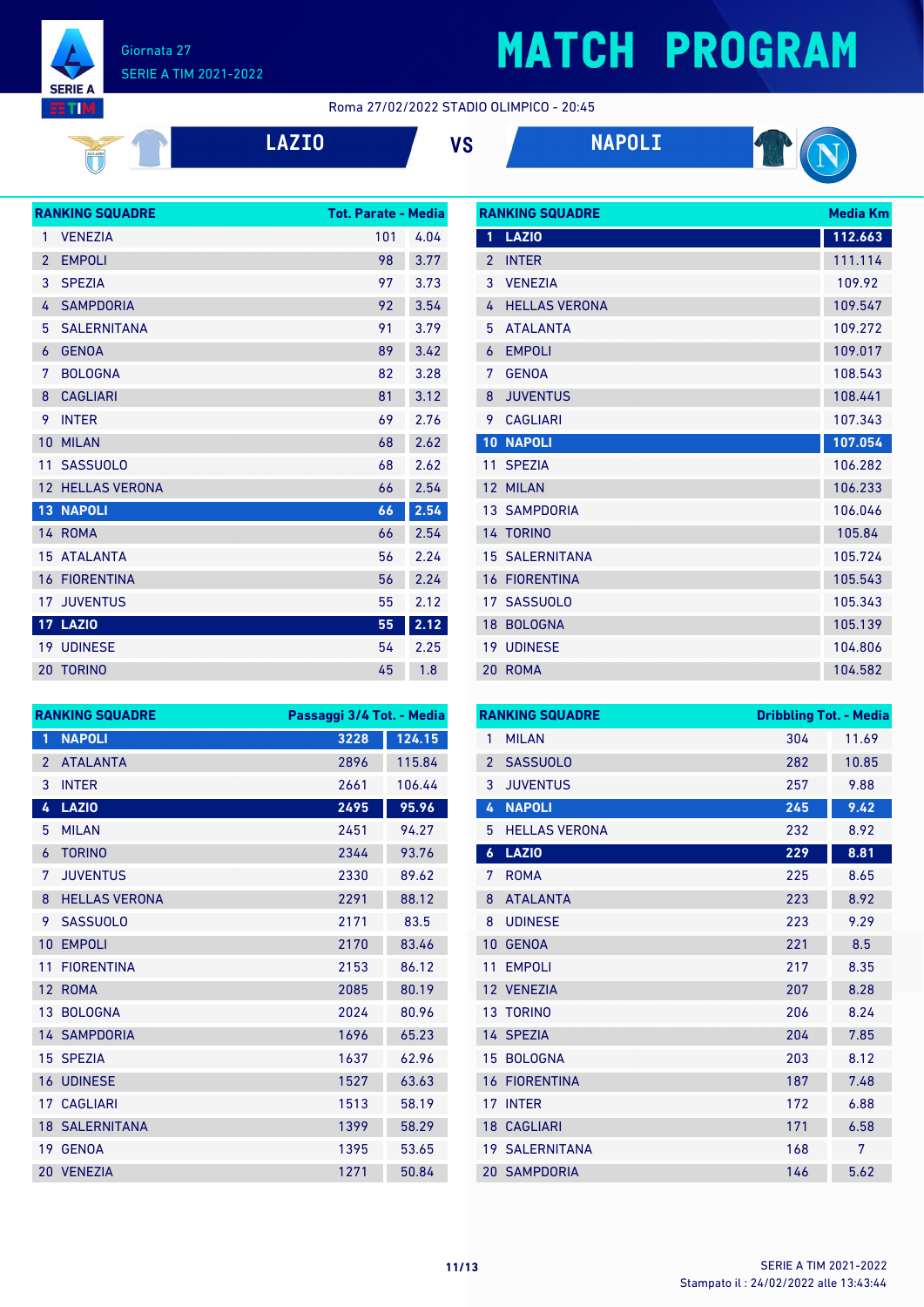#### Giornata 27 SERIE A TIM 2021-2022

 $\mathbb{I}$ 

**SERIE A HTM** 

# **MATCH PROGRAM**

Roma 27/02/2022 STADIO OLIMPICO - 20:45

|  |  | <b>LAZIO</b> |
|--|--|--------------|
|  |  |              |

**LAZIO VS NAPOLI**



| <b>RANKING SQUADRE</b> |                       | Rigori a favore - Contro |                  |
|------------------------|-----------------------|--------------------------|------------------|
| 1                      | <b>NAPOLI</b>         | 10                       | 1                |
| $\overline{2}$         | <b>FIORENTINA</b>     | 9                        | 4                |
| $\overline{2}$         | <b>INTER</b>          | 9                        | 4                |
| 4                      | <b>MILAN</b>          | 8                        | 5                |
| 5                      | <b>HELLAS VERONA</b>  | 6                        | 3                |
| 6                      | <b>EMPOLI</b>         | 6                        | 6                |
| $\boldsymbol{6}$       | <b>LAZIO</b>          | $\boldsymbol{6}$         | $\boldsymbol{6}$ |
| 8                      | <b>JUVENTUS</b>       | 5                        | 3                |
| 9                      | <b>GENOA</b>          | 5                        | 4                |
| 9                      | <b>ROMA</b>           | 5                        | 4                |
| 11                     | <b>ATALANTA</b>       | 4                        | 3                |
|                        | 12 BOLOGNA            | 4                        | 7                |
|                        | 12 CAGLIARI           | 4                        | 7                |
|                        | 14 SASSUOLO           | 3                        | 7                |
|                        | <b>15 SAMPDORIA</b>   | $\overline{2}$           | 1                |
|                        | <b>16 UDINESE</b>     | $\overline{2}$           | 3                |
|                        | <b>17 SALERNITANA</b> | $\overline{2}$           | 6                |
|                        | 17 VENEZIA            | $\overline{2}$           | 6                |
|                        | 19 SPEZIA             | $\overline{2}$           | 9                |
|                        | 20 TORINO             | 0                        | 5                |
|                        |                       |                          |                  |

| <b>RANKING SQUADRE</b> |                       | Gol dalla panchina - Media |      |
|------------------------|-----------------------|----------------------------|------|
| 1                      | <b>INTER</b>          | 9                          | 1.28 |
| $\overline{2}$         | <b>ATALANTA</b>       | 8                          | 1.00 |
| $\overline{2}$         | <b>ROMA</b>           | 8                          | 1.14 |
| $\overline{2}$         | <b>UDINESE</b>        | 8                          | 1.00 |
| 5                      | <b>NAPOLI</b>         | 7                          | 1.00 |
| 6                      | <b>GENOA</b>          | 6                          | 1.20 |
| 6                      | <b>SASSUOLO</b>       | 6                          | 1.50 |
| 6                      | <b>TORINO</b>         | 6                          | 1.00 |
| 9                      | <b>EMPOLI</b>         | 5                          | 1.00 |
| 9                      | <b>JUVENTUS</b>       | 5                          | 1.00 |
| 9                      | <b>MILAN</b>          | 5                          | 1.00 |
| 9                      | <b>SPEZIA</b>         | 5                          | 1.00 |
| 13                     | <b>BOLOGNA</b>        | 4                          | 1.00 |
| 13                     | <b>FIORENTINA</b>     | 4                          | 1.00 |
|                        | 13 VENEZIA            | 4                          | 1.00 |
|                        | <b>16 CAGLIARI</b>    | 3                          | 1.00 |
|                        | <b>16 LAZIO</b>       | 3                          | 1.00 |
| 18                     | <b>HELLAS VERONA</b>  | $\overline{2}$             | 1.00 |
|                        | <b>18 SALERNITANA</b> | $\overline{2}$             | 1.00 |
|                        | <b>18 SAMPDORIA</b>   | $\overline{2}$             | 1.00 |